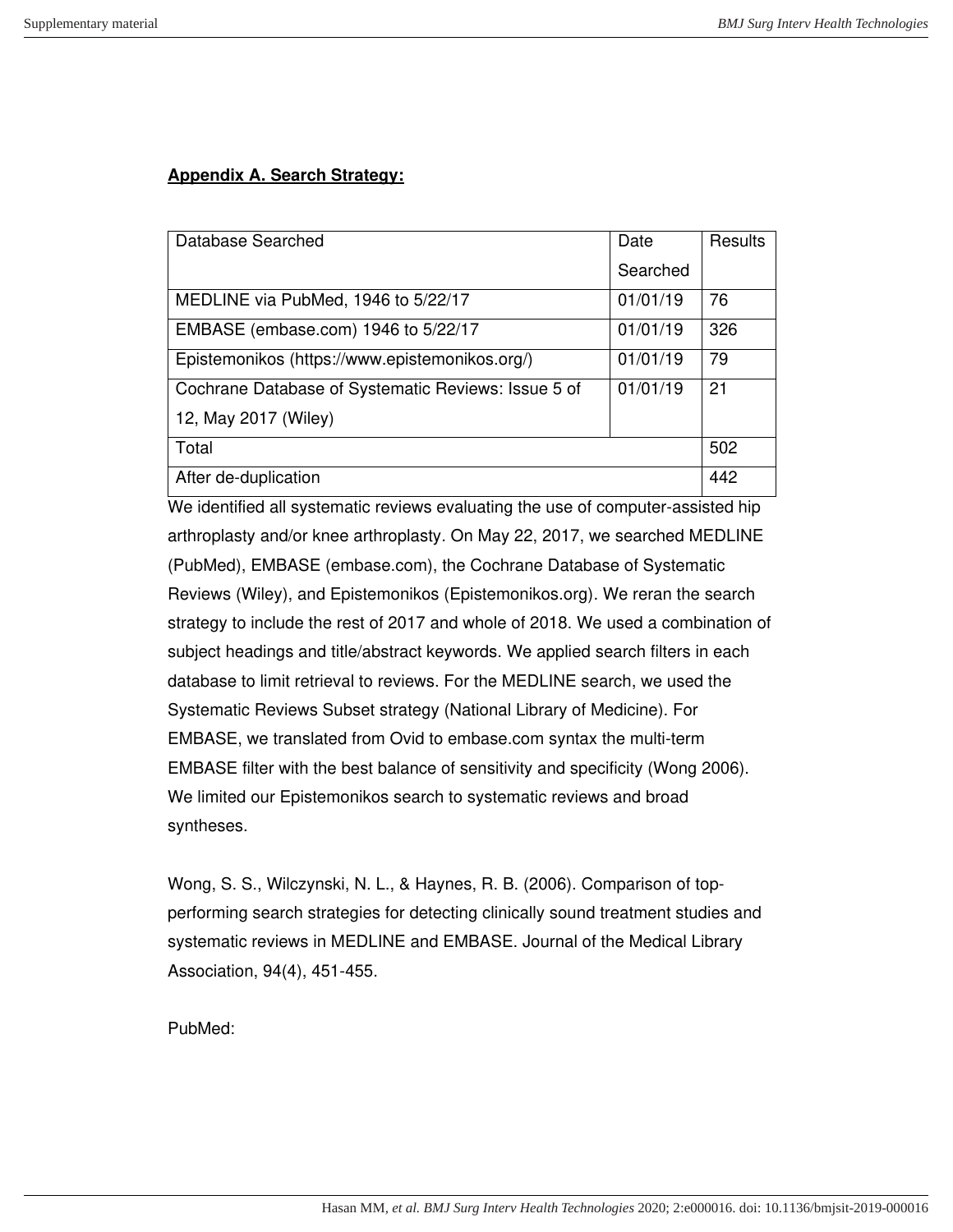((("Arthroplasty, Replacement, Hip"[Mesh] OR "Arthroplasty, Replacement, Knee"[Mesh] OR knee replacement[tw] OR knee replacements[tw] OR knee arthroplastia[tw] OR knee arthroplastics[tw] OR knee arthroplasties[tw] OR knee arthroplasty[tw] OR hip replacement[tw] OR hip replacements[tw] OR hip arthroplastia[tw] OR hip arthroplastics[tw] OR hip arthroplasties[tw] OR hip arthroplasty[tw])) AND ("Robotic Surgical Procedures"[Mesh] OR "Robotics"[Mesh] OR "Surgery, Computer-Assisted"[Mesh] OR "robotic"[tw] OR "robotics"[tw] OR "computer assisted"[tw] OR "computer-assisted"[tw] OR "robotic-assisted"[tw] OR "robotic assisted"[tw] OR "robotics-assisted"[tw] OR "robotics assisted"[tw])) AND "systematic"[sb]

## Embase:

#1 'hip replacement'/exp OR 'hip replacement'/syn OR 'knee replacement'/exp OR 'knee replacement'/syn

#2 'computer assisted surgery'/exp OR 'computer assisted surgery'/syn OR 'robotic surgical procedure'/syn OR 'computer assisted' OR 'robotic assisted' OR 'robotics-assisted' OR 'robotics assisted' OR 'robotics'

- #3 meta NEXT/1 analys\* OR search\*:ab,ti OR review:it
- #4 #1 AND #2 AND #3

## Cochrane:

- #1 MeSH descriptor: [Arthroplasty, Replacement, Hip] explode all trees
- #2 MeSH descriptor: [Arthroplasty, Replacement, Knee] explode all trees

#3 "knee replacement" or "knee replacements" or "knee arthroplastia" or "knee arthroplastics" or "knee arthroplasties" or "knee arthroplasty" or "hip replacement" or "hip replacements" or "hip arthroplastia" or "hip arthroplastics" or "hip arthroplasties" or "hip arthroplasty"

- #4 MeSH descriptor: [Robotic Surgical Procedures] explode all trees
- #5 MeSH descriptor: [Robotics] explode all trees
- #6 MeSH descriptor: [Surgery, Computer-Assisted] explode all trees